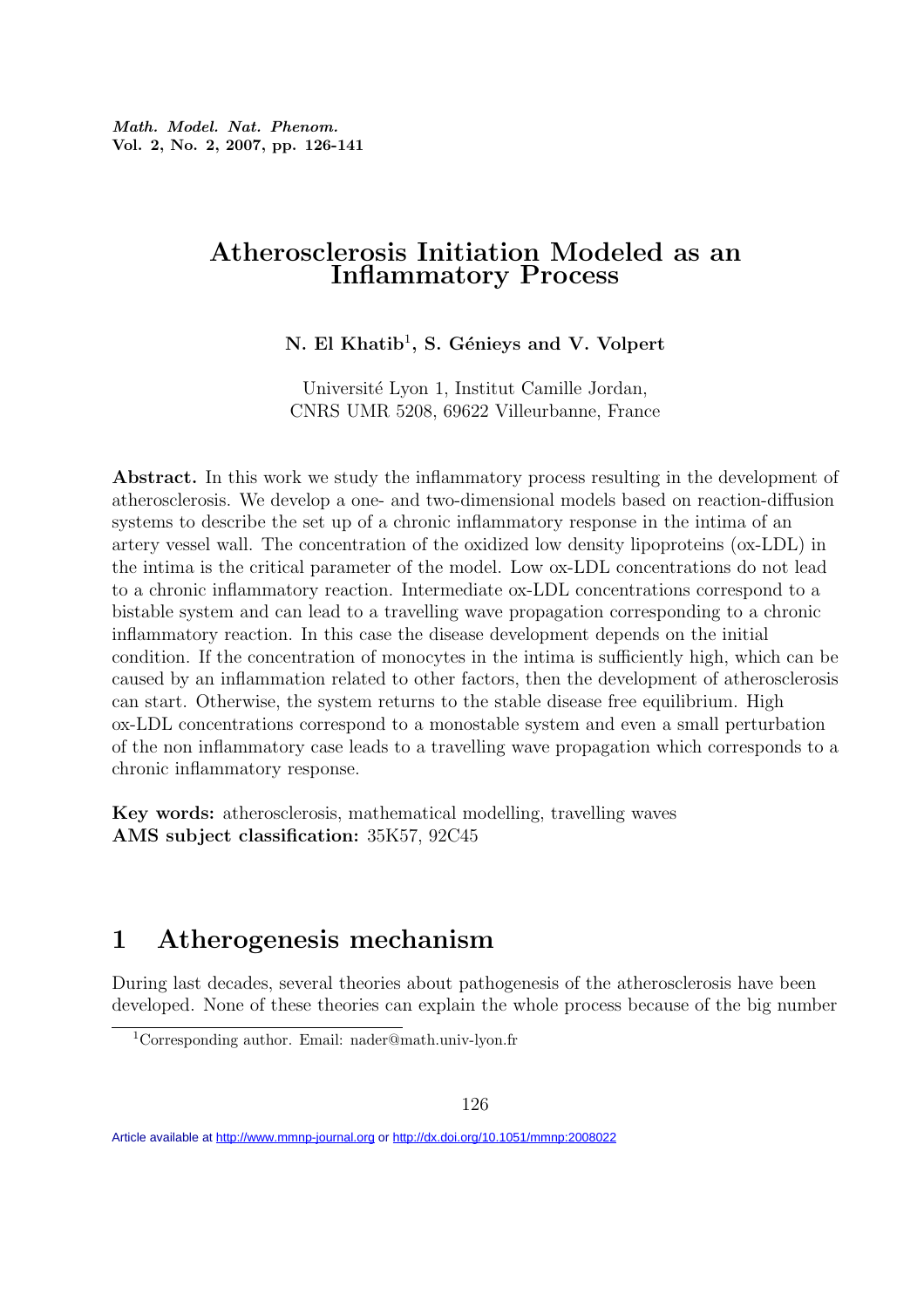of risk factors that contribute to this process [1]. In spite of these multiple theories, the concept of "atherosclerosis as an inflammatory disease" is now well accepted (see [2] and the references therein).

High plasma concentration of low density lipoprotein (LDL) cholesterol is one of the principal risk factors for atherosclerosis. Its mechanism can be sketched as follows [2, 3]: the process of atherosclerosis begins when LDLs penetrate into the intima of the arterial wall where they are oxidized. Oxidized LDL (ox-LDL) in the intima is considered by the immune system as a dangerous substance, hence an immune response is launched: chemoattractants (which mediate the adhesion of the monocytes to the endothelium and the penetration of the monocytes through the endothelium) are released and endothelial cells are activated so that monocytes circulating in the blood adhere to the endothelium and then they penetrate to the arterial intima. Once in the intima, these monocytes are converted into macrophages.

The macrophages phagocytose the ox-LDL but this eventually transform them into foam cells (lipid-ladden cells) which in turn have to be removed by the immune system. In the same time they set up a chronic inflammatory reaction (auto-amplification phenomenon): they secrete pro-inflammatory cytokines  $(TNF-\alpha, IL-1)$  which increase endothelial cells activation, promote the recruitment of new monocytes and support the production of new pro-inflammatory cytokines.

This auto-amplification phenomenon is compensated by an anti-inflammatory phenomenon mediated by the anti-inflammatory cytokines (IL-10) which inhibit the production of pro-inflammatory cytokines (biochemical anti-inflammation). Next, the inflammation process involves the proliferation and the migration of smooth muscle cells to create a fibrous cap over the lipid deposit which isolates this deposit center from the blood flow (mechanical anti-inflammation).

This mechanical inhibition of the inflammation may become a part of the disease process. Indeed the fibrous cap changes the geometry of the vasculature and modifies the blood flow. The interaction between the flow and the cap may lead to a thrombus, or to the degradation and rupture of the plaque liberating dangerous solid parts in the flow [4, 5]. In this study we do not address the fluid-structure interaction between the blood flow and the plaque, and only consider the set up of the chronic inflammatory reaction with its biochemical and mechanical inhibitions. We provide a simplified model of the reactions arising in the arterial intima. This model allows us to give the following biological interpretation: at low LDL concentrations the auto-amplification phenomenon does not set up and no chronic inflammatory reaction occurs. At intermediate concentrations a perturbation of the non inflammatory state may lead to the chronic inflammation, but it has to overcome a threshold for that. Otherwise the system returns to the disease free state. At large LDL concentrations, even a small perturbation of the non inflammatory state leads to the chronic inflammatory reaction.

In Section 2 we introduce and study analytically and numerically a one-dimensional model of atherosclerosis development. In Section 3 we consider a two-dimensional model. The latter will allow us to describe in more detail the recruitment of monocytes from the blood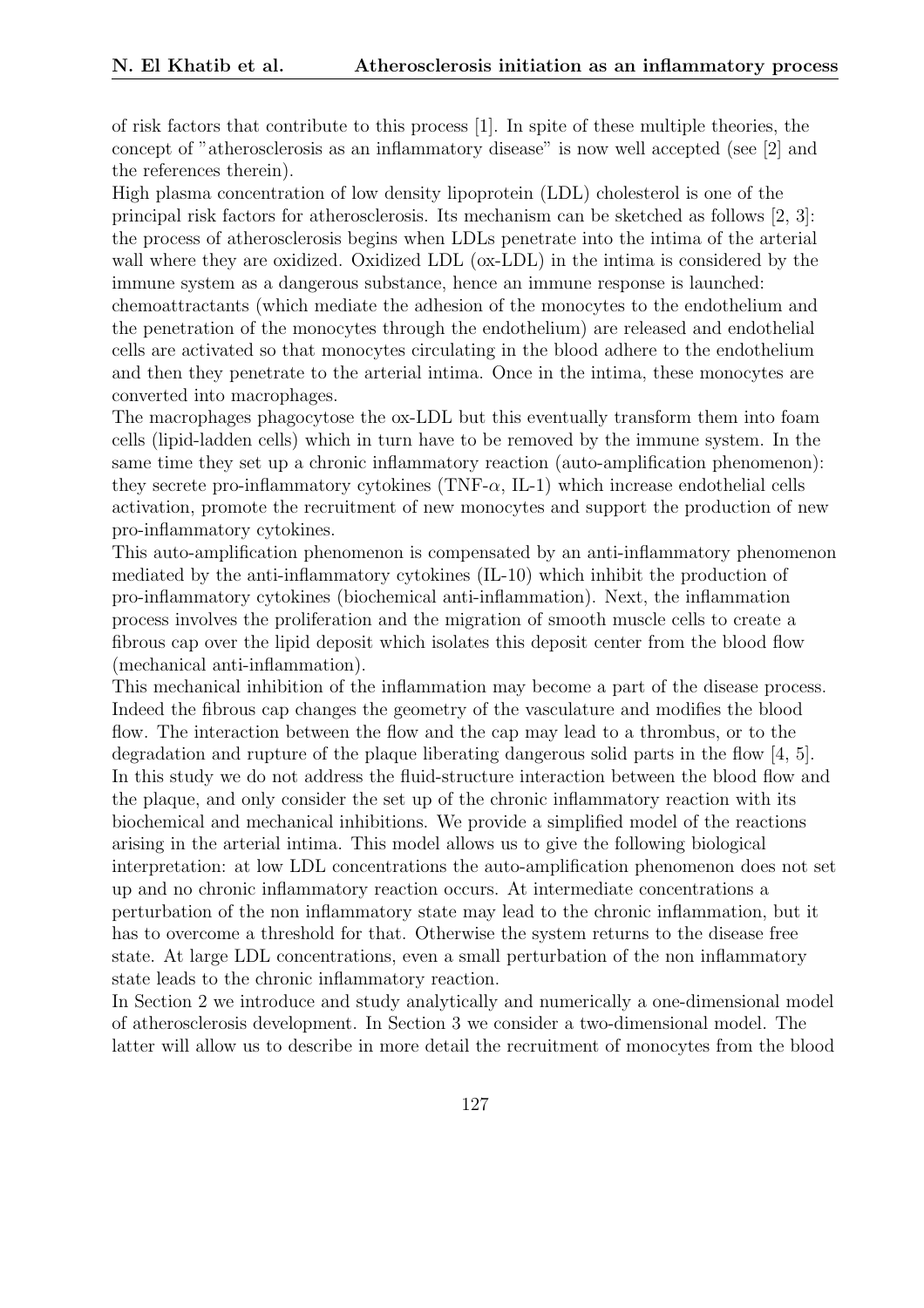flow. Numerical simulations show that we recover the results of the 1D model when the domain is thin enough.

### 2 One-dimensional model

We consider here a reaction-diffusion system of equations on an interval representing the arterial intima:  $\overline{ }$ 

$$
\begin{cases}\n\frac{\partial M}{\partial t} = d_1 \frac{\partial^2 M}{\partial x^2} + f_1(A) - \lambda_1 M, \\
\frac{\partial A}{\partial t} = d_2 \frac{\partial^2 A}{\partial x^2} + f_2(A)M - \lambda_2 A,\n\end{cases} \tag{2.1}
$$

for  $x \in [0, L]$ . Here M is the density of immune cells (monocytes, macrophages) and A is the density of the cytokines secreted by the immune cells. The function  $f_1(A)$  models the recruitment of the immune cells from the blood flow, promoted by the inflammatory cytokines:

$$
f_1(A) = \frac{\alpha_1 + \beta_1 A}{1 + A/\tau_1},
$$

where  $\alpha_1 = f_1(0)$  corresponds to the beginning of the inflammation, that is the recruitment of monocytes due to the presence of ox-LDL, promoted by endothelial adhesion molecules, chemoattractants and growth factors.

The factor  $\beta_1$  represents the auto-amplification of the recruitment of monocytes due to the inflammatory cytokines secreted by the monocytes themselves. The factor  $1 + A/\tau_1$ represents the mechanical saturation of the recruitment of M i.e. the effect of the fibrous cap created by smooth muscle cells, with  $\tau_1$  being the characteristic time for the fibrous cap formation. Although this phenomenon is quite complex and involves proliferation and migration of smooth muscle cells, we only describe it as a saturation factor in this simple model.

The term  $f_2(A)M$  models the cytokines production rate, with

$$
f_2(A) = \frac{\alpha_2 A}{1 + A/\tau_2},
$$

where  $\alpha_2 A$  represents the secretion of pro-inflammatory cytokines promoted by the pro-inflammatory cytokines themselves and  $1 + A/\tau_2$  represents the inhibition of the pro-inflammatory cytokines secretion mediated by the anti-inflammatory cytokines, with  $\tau_2$ being the necessary time for this inhibition to act.

The terms  $-\lambda_1 M$  and  $-\lambda_2 A$  represent the degradation of the immune cells M and the cytokines  $A$  respectively,  $d_1$  $\partial^2 \bar{M}$  $\frac{\partial^2 u}{\partial x^2}$  and  $d_2$  $\partial^2 A$  $\frac{\partial^2 H}{\partial x^2}$  describe their diffusion (or cell displacement) in the intima.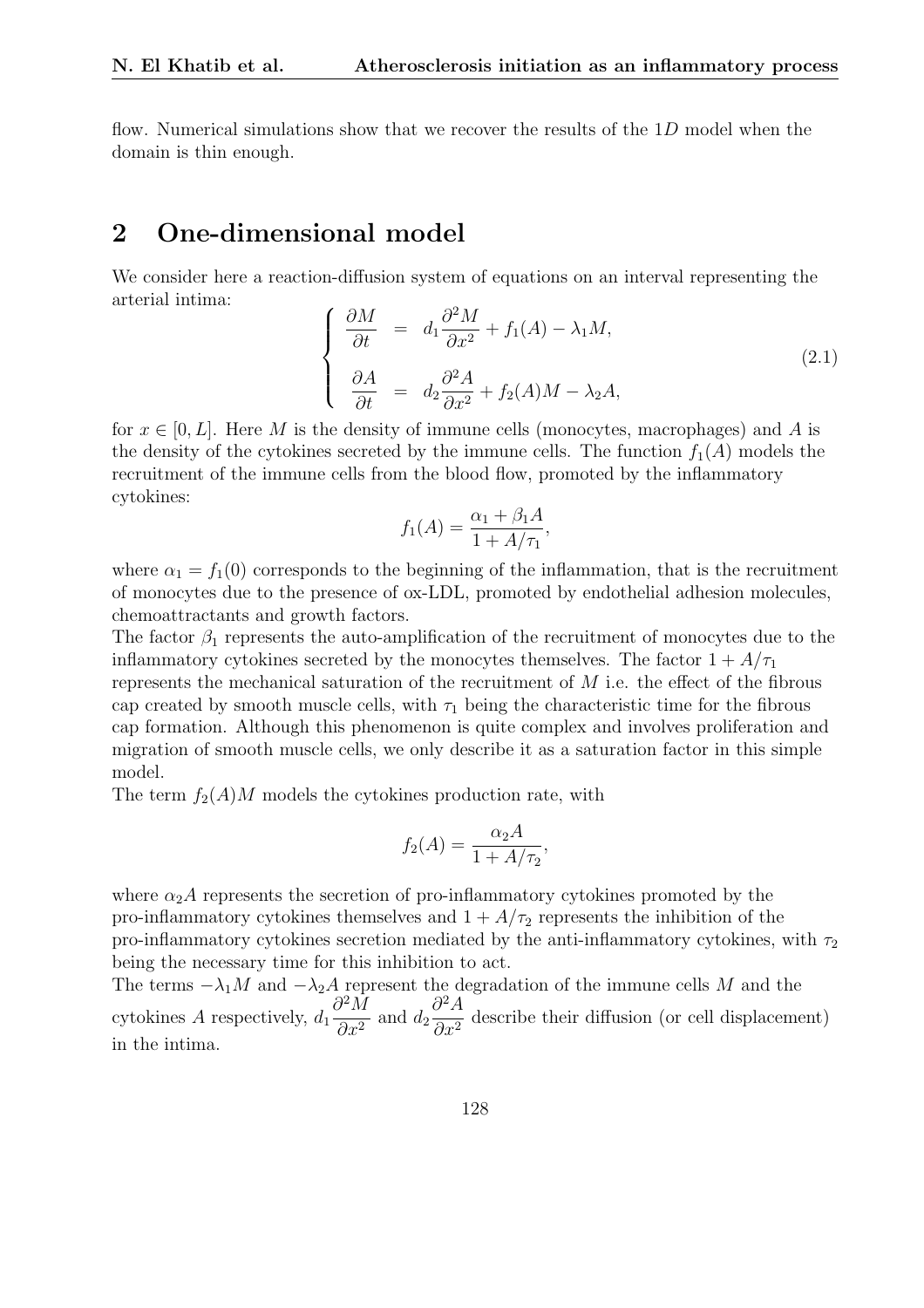All the parameters of the model,  $\alpha_1$ ,  $\beta_1$ ,  $\tau_1$ ,  $\alpha_2$ ,  $\tau_2$ ,  $\lambda_1$ ,  $\lambda_2$ ,  $d_1$  and  $d_2$  are assumed to be non-negative. Besides, for  $f_1$  to be an increasing function of A, we impose the condition

$$
\tau_1 > \frac{\alpha_1}{\beta_1}.\tag{2.2}
$$

### 2.1 Kinetic system

In order to determine the conditions for the set up of the inflammatory reaction, we first study only the reaction part of system (2.1), that is we consider the kinetic system of equations  $\overline{ }$ 

$$
\begin{cases}\n\frac{dM}{dt} = f_1(A) - \lambda_1 M, \\
\frac{dA}{dt} = f_2(A)M - \lambda_2 A.\n\end{cases}
$$
\n(2.3)

#### 2.1.1 Equilibrium points

The isoclines of system (2.1) are defined by the equations

$$
\begin{cases}\nf_1(A) - \lambda_1 M = 0, \\
f_2(A)M - \lambda_2 A = 0,\n\end{cases}
$$

or introducing the notations  $F_1$  and  $F_2$ ,

$$
\begin{cases}\nM = F_1(A) \equiv \frac{f_1(A)}{\lambda_1}, \\
M = F_2(A) \equiv \frac{\lambda_2 A}{f_2(A)}.\n\end{cases}
$$

The number of equilibrium points depends on the parameters. We present here different cases and refer to the appendix A for the detailed computations:

The point  $E_0 = \left(0, \frac{\alpha_1}{\lambda}\right)$  $\lambda_1$ is an equilibrium point for any values of the parameters. The existence of other equilibrium points is determined by the equation  $F_1(A) = F_2(A)$ :

$$
\frac{\lambda_2}{\alpha_2 \tau_1 \tau_2} A^2 + \left( \frac{\lambda_2}{\alpha_2} \left( \frac{1}{\tau_1} + \frac{1}{\tau_2} \right) - \frac{\beta_1}{\lambda_1} \right) A + \frac{\lambda_2}{\alpha_2} - \frac{\alpha_1}{\lambda_1} = 0.
$$
 (2.4)

- If  $\frac{\lambda_2}{\cdot}$  $\alpha_2$  $\langle \frac{\alpha_1}{\lambda} \rangle$  $\lambda_1$ , there is only one positive solution of equation  $(2.4)$ , denoted by  $A_r$ . We denote by  $E_r = (A_r, M_r)$  the corresponding equilibrium. This case is represented in figure 1.
- Let  $\frac{\alpha_1}{\lambda}$  $\lambda_1$  $\langle \frac{\lambda_2}{\cdot} \rangle$  $\alpha_2$  $<\frac{\beta_1\tau_1}{\sqrt{2\pi}}$  $\lambda_1$

.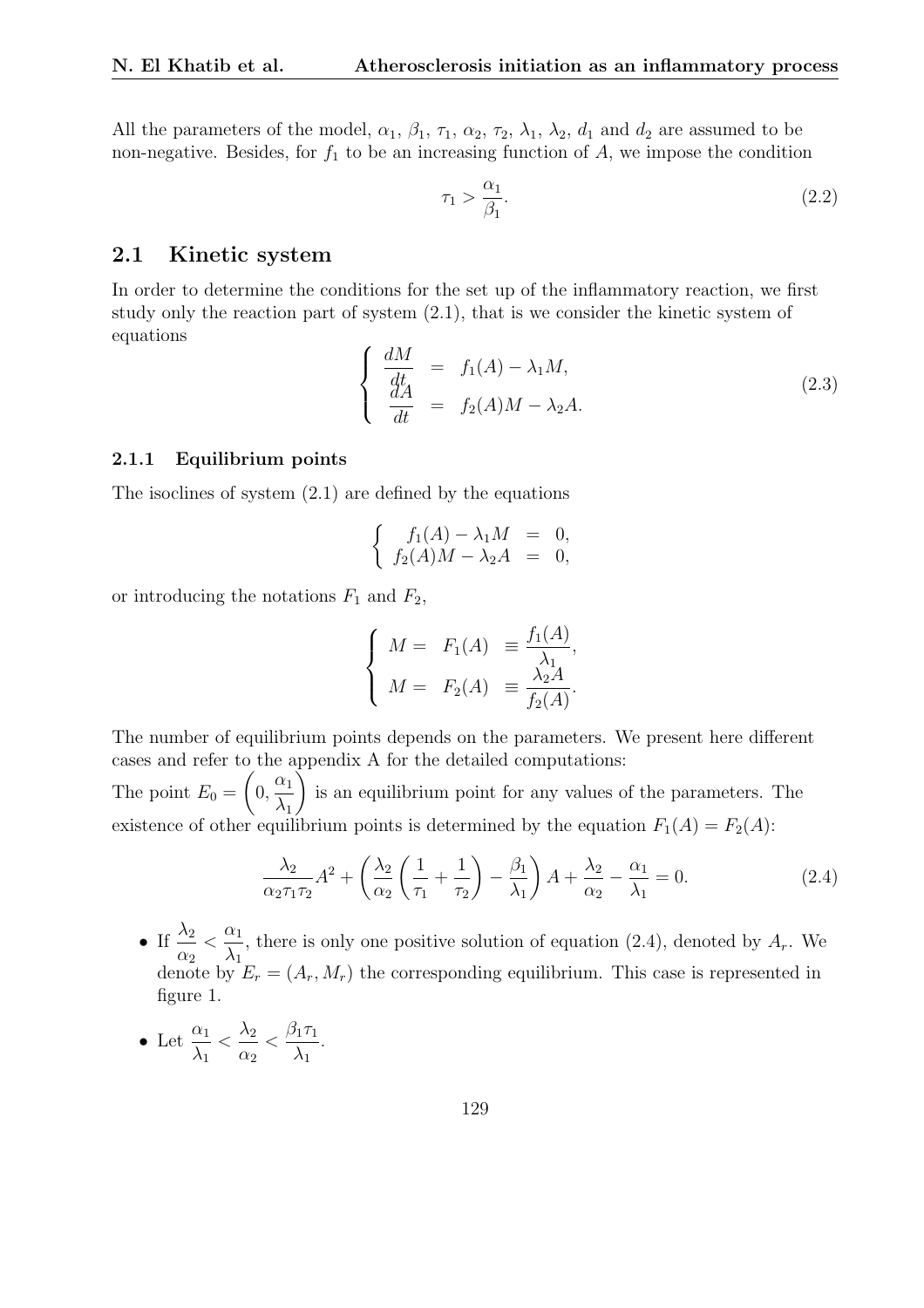• If 
$$
0 < \frac{\lambda_2}{\alpha_2 \tau_2} < \left(\sqrt{\frac{\beta_1}{\lambda_1} - \frac{\alpha_1}{\tau_1 \lambda_1}} - \sqrt{\frac{\lambda_2}{\alpha_2 \tau_1} - \frac{\alpha_1}{\tau_1 \lambda_1}}\right)^2
$$
, then there exist two positive

solutions of equation (2.4), denoted by  $A_l$  and  $A_r$ , where  $A_l < A_r$ . The corresponding equilibrium points are denoted by  $E_l = (A_l, M_l)$  and  $E_r = (A_r, M_r)$ . This case is represented in figure 2.

• If 
$$
\left(\sqrt{\frac{\beta_1}{\lambda_1} - \frac{\alpha_1}{\tau_1 \lambda_1}} - \sqrt{\frac{\lambda_2}{\alpha_2 \tau_1} - \frac{\alpha_1}{\tau_1 \lambda_1}}\right)^2 < \frac{\lambda_2}{\alpha_2 \tau_2}
$$
, then there is no positive solution

to equation (2.4). This case is represented in figure 3.

• If  $\frac{\beta_1 \tau_1}{\sqrt{2\pi}}$  $\lambda_1$  $\langle \frac{\lambda_2}{\cdot} \rangle$  $\alpha_2$ there is no positive solution to equation (2.4).

#### 2.1.2 Stability analysis

• The stability of  $E_0$  is determined by the Jacobian matrix

$$
J_{E_0} = \begin{pmatrix} -\lambda_1 & f'_1(0) \\ & & \\ 0 & \alpha_2 \frac{\alpha_1}{\lambda_1} - \lambda_2 \end{pmatrix}
$$

whose eigenvalues are  $\mu_1 = -\lambda_1 < 0$  and  $\mu_2 = \alpha_2$  $\alpha_1$  $\lambda_1$  $-\lambda_2$ . Denoting  $E_1 =$  $\overline{a}$  $0, \frac{\lambda_2}{\cdot \cdot \cdot}$  $\alpha_2$  $\mathbf{r}$ , we observe that if  $E_0$  is situated below  $E_1$  then  $E_0$  is a stable equilibrium, otherwise it is unstable.

• The stability of  $E_l$  is determined by

$$
J_{l} = \begin{pmatrix} -\lambda_{1} & f'_{1}(A_{l}) \\ f_{2}(A_{l}) & f'_{2}(A_{l}) \frac{\lambda_{2} A_{l}}{f_{2}(A_{l})} - \lambda_{2} \end{pmatrix}
$$

whose determinant is  $\det(J_l) = \lambda_1 \lambda_2 - \lambda_1 f'_2(A_l)$  $\lambda_2 A_l$  $f_2(A_l)$  $-f_2(A_l)f'_1(A_l)$ . Since  $F_1$  is concave and  $F_2$  is a straight line, it holds  $F_1'(A_l) > F_2'(A_l)$ , that is

$$
\frac{f'_1(A_l)}{\lambda_1} > \frac{\lambda_2 f_2(A_l) - \lambda_2 A_l f'_2(A_l)}{f_2^2(A_l)},
$$

which implies  $\det(J_l) < 0$ . Hence  $E_l$  is unstable.

• The stability of  $E_r$  is determined by

$$
J_r = \begin{pmatrix} -\lambda_1 & f'_1(A_r) \\ f_2(A_r) & f'_2(A_r) \frac{\lambda_2 A_r}{f_2(A_r)} - \lambda_2 \end{pmatrix}.
$$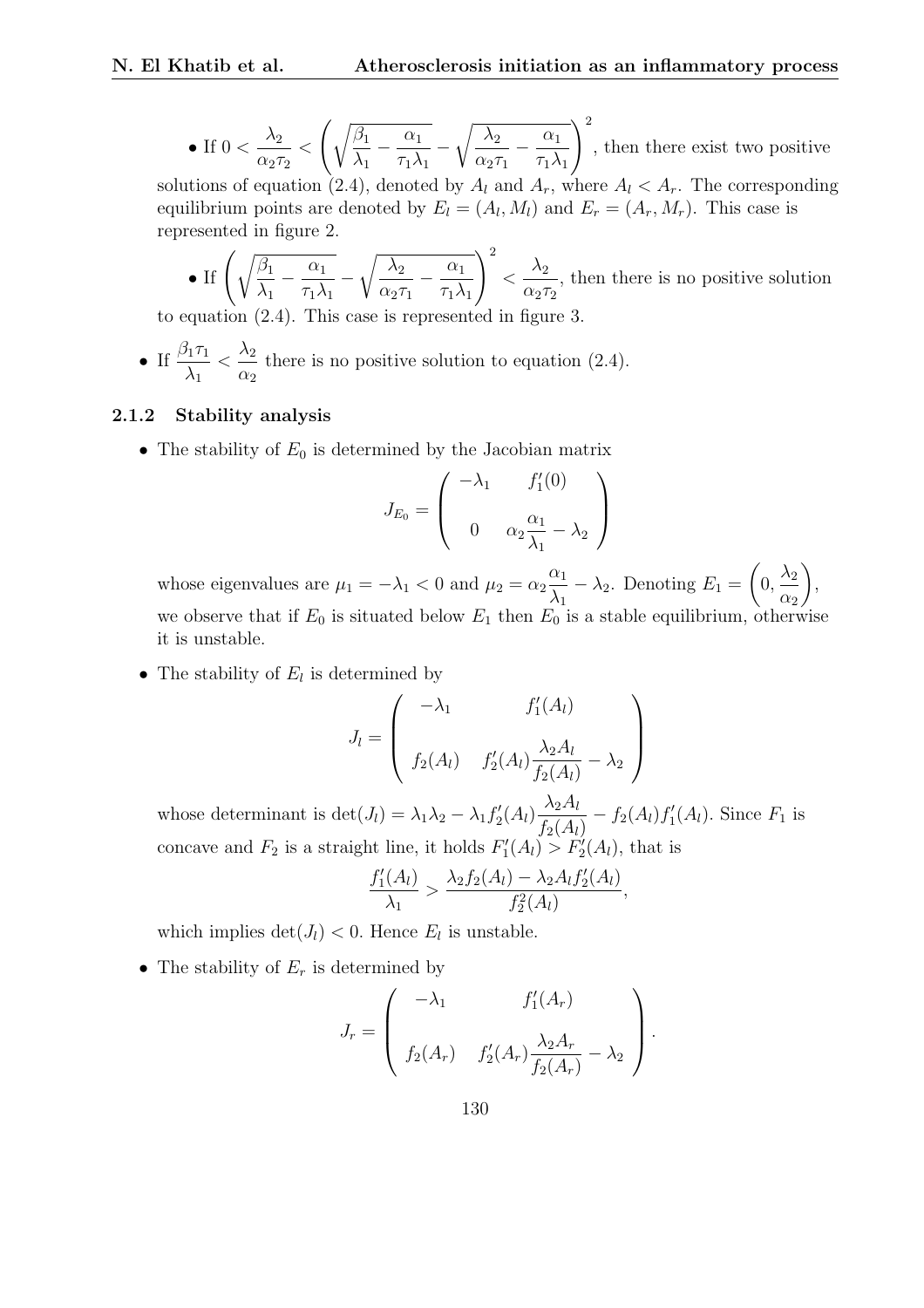The condition  $F_1'(A_r) < F_2'(A_r)$  leads to  $\det(J_r) > 0$ .

In order to determine the sign of the eigenvalues, we study the trace of  $J_r$ :

$$
\operatorname{tr}(J_r) = -\lambda_1 - \lambda_2 + f'_2(A_r) \frac{\lambda_2 A_r}{f_2(A_r)}.
$$

The condition  $F_1'(A_r) < F_2'(A_r)$  leads to

$$
f_2'(A_r)\frac{\lambda_2 A_r}{f_2(A_r)} < \lambda_2 - \frac{f_1'(A_r) f_2(A_r)}{\lambda_1}
$$

which implies  $tr(J_r) < 0$ . Therefore  $E_r$  is a stable equilibrium.



Figure 1: The case  $\frac{\lambda_2}{\alpha_2} < \frac{\alpha_1}{\lambda_1}$  $\frac{\alpha_1}{\lambda_1}$ : two equilibrium points,  $E_0$  is unstable and  $E_r$  is stable (the monostable case).

#### 2.1.3 Biological interpretation

The equilibrium points of the kinetic system admit the following biological interpretation:  $E_0$  (no cytokines and low concentration of immune cells) corresponds to the non inflammatory state, whereas  $E_r$  (large concentrations of cytokines and immune cells) corresponds to the inflammatory state;  $E_0$  can be stable or unstable, and  $E_r$  is always stable when it exists.

The intermediate equilibrium  $E_l$  is always unstable when it exists. It represent a threshold the system has to overcome in order to move from the non inflammatory state  $E_0$  to the inflammatory one  $E_r$ .

The critical values for the existence and stability of these equilibria were given in terms of the parameters  $\frac{\lambda_2}{\lambda_3}$  $\alpha_2$ and  $\frac{\lambda_2}{\lambda_3}$  $\alpha_2 \tau_2$ in the last two subsections. The biological interpretation can be more conveniently given in terms of the parameter  $\alpha_1$  which corresponds to the ox-LDL concentration. But the computation of the critical values between the different cases in terms of  $\alpha_1$  would be more difficult: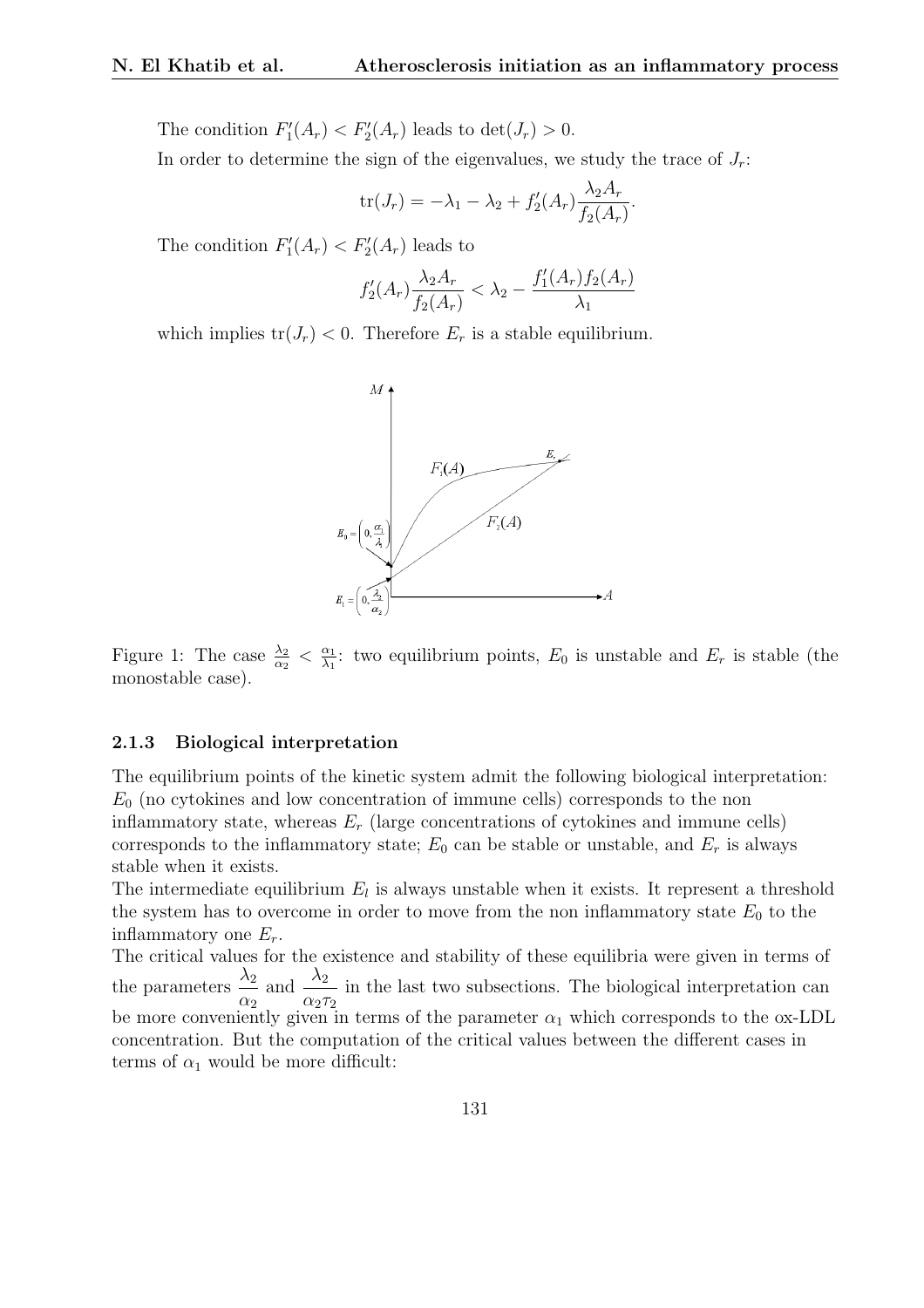

Figure 2: The case  $\frac{\alpha_1}{\lambda_1} < \frac{\lambda_2}{\alpha_2}$  $\frac{\lambda_2}{\alpha_2} < \frac{\beta_1 \tau_1}{\lambda_1}$  $\frac{\lambda_1 \tau_1}{\lambda_1}$  and  $0 < \frac{\lambda_2}{\alpha_2 \tau_1}$  $\frac{\lambda_2}{\alpha_2\tau_2} < \left(\sqrt{\frac{\beta_1}{\lambda_1}}\right)$  $\frac{\beta_1}{\lambda_1}-\frac{\alpha_1}{\tau_1\lambda}$  $\frac{\alpha_1}{\sigma_1\lambda_1}-\sqrt{\frac{\lambda_2}{\alpha_2\tau}}$  $\frac{\lambda_2}{\alpha_2\tau_1}-\frac{\alpha_1}{\tau_1\lambda}$  $\tau_1\lambda_1$  $\sqrt{2}$ : three equilibrium points,  $E_0$  and  $E_r$  are stable and  $E_l$  is unstable (bistable case).



Figure 3: The case  $\frac{\alpha_1}{\lambda_1} < \frac{\lambda_2}{\alpha_2}$  $\frac{\lambda_2}{\alpha_2} < \frac{\beta_1 \tau_1}{\lambda_1}$  $\frac{\lambda_1 \tau_1}{\lambda_1}$  and  $\frac{\lambda_2}{\alpha_2 \tau_2} > \left(\sqrt{\frac{\beta_1}{\lambda_1}}\right)$  $\frac{\beta_1}{\lambda_1}-\frac{\alpha_1}{\tau_1\lambda}$  $\frac{\alpha_1}{\tau_1\lambda_1}-\sqrt{\frac{\lambda_2}{\alpha_2\tau}}$  $\frac{\lambda_2}{\alpha_2\tau_1}-\frac{\alpha_1}{\tau_1\lambda}$  $\tau_1\lambda_1$  $\sqrt{2}$ : only one equilibrium point,  $E_0$  which is stable.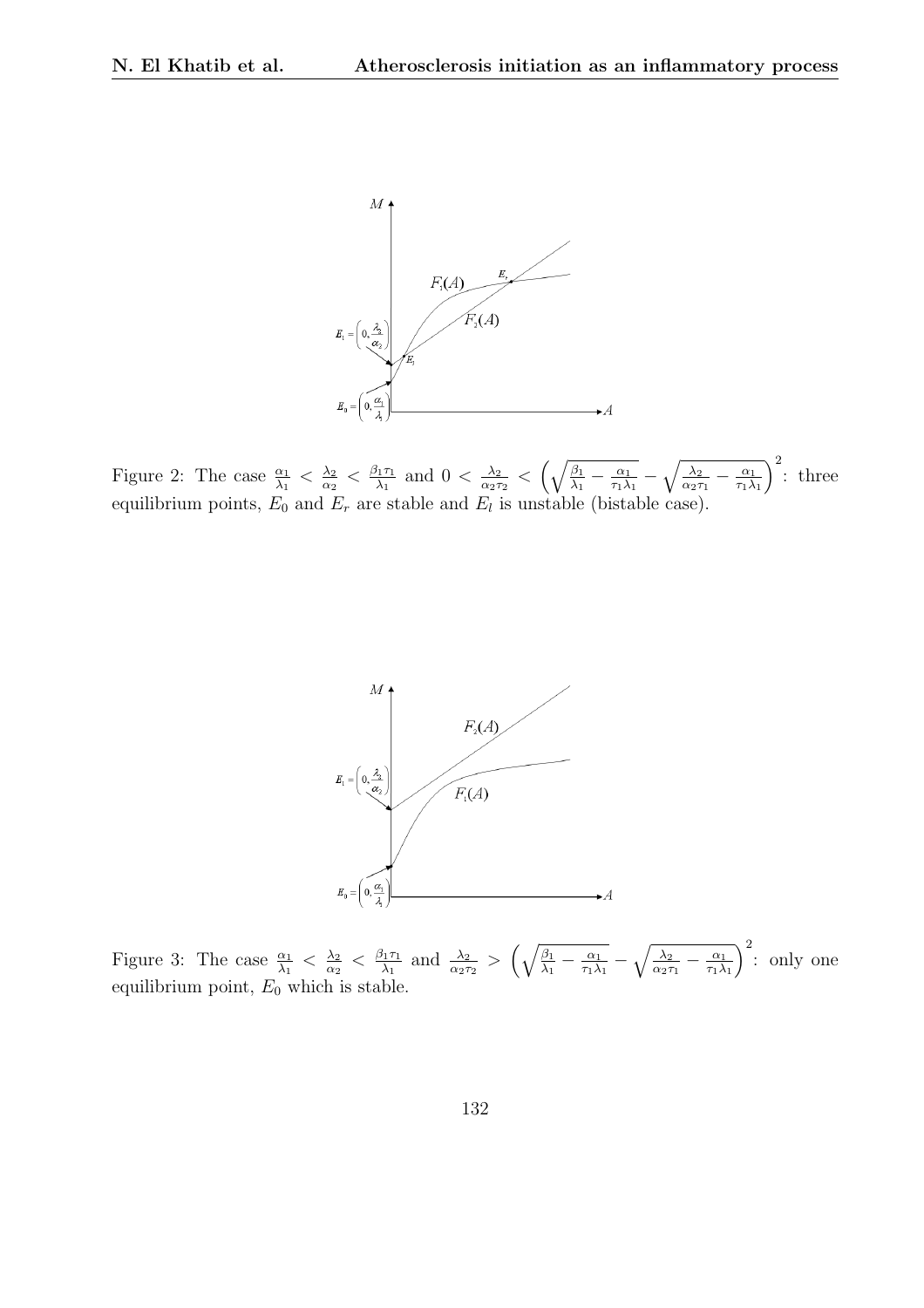- if  $\alpha_1$  is small (low ox-LDL concentration)  $E_0$  is the only equilibrium and it is stable. No chronic inflammatory reaction can set up. This case is represented in figure 3.
- if  $\alpha_1$  is intermediate, there are three equilibrium points:  $E_0$  and  $E_r$  are stable and  $E_l$ is unstable. This case is called bistable case and is represented in figure 2. The system will reach  $E_r$  if the initial conditions are large enough and  $E_0$  otherwise. Hence a chronic inflammatory reaction may set up, but for that it has to overcome a threshold.
- if  $\alpha_1$  is large, there are two equilibrium points:  $E_0$  is unstable and  $E_r$  is stable. This case is called monostable case and is represented in figure 1. Even a small perturbation of  $E_0$  will lead to  $E_r$ . Hence even a small perturbation of the non inflammatory state leads to the set up of a chronic inflammatory reaction.

### 2.2 Existence and numerical simulations of travelling waves

We now investigate the conditions for the *propagation* of the chronic inflammatory reaction. To this aim we consider the reaction and diffusion phenomena and we turn back to system (2.1). For the theoretical study the space domain will be the entire real line  $]-\infty, +\infty[$  and for the numerical simulations it will be the segment [0, L]. A travelling wave solution of system (2.1) is a particular solution representing a front with constant velocity connecting two equilibria of system (2.3), that is a solution of the form

$$
\left(\begin{array}{c} A(t,x) \\ M(t,x) \end{array}\right) = W(x-ct) \tag{2.5}
$$

where the constant  $c$  is a speed of the wave and

$$
\lim_{x \to \pm \infty} W(x) = W_{\pm}
$$
\n(2.6)

with  $W_+$  and  $W_-\$  being two equilibria of system (2.3). Recall that a reaction-diffusion system is called globally monotone if the off-diagonal elements of its Jacobian matrix are positive.

**Proposition 2.2.1.** System (2.1) is globally monotone.<br> **Proof.** Denoting  $U(A, M) = \begin{pmatrix} U_1 \\ U_1 \end{pmatrix} (A, M) = \begin{pmatrix} f_1(A) \\ f_2(A) \end{pmatrix}$  $U_2$  $\left(\begin{array}{c} \text{g} \text{,} \\ \text{g} \text{,} \\ \text{h} \end{array}\right) (A, M) = \left(\begin{array}{c} f_1(A) - \lambda_1 M \\ f_2(A) M \end{array}\right)$  $f_2(A)M - \lambda_2 A$  $\mathbf{r}$ , we have  $\partial U_1$  $\frac{\partial U_1}{\partial A}(A, M) = f'_1(A) > 0, \quad \frac{\partial U_2}{\partial M}$  $\frac{\partial \mathcal{O}_2}{\partial M}(A, M) = f_2(A) > 0.$ 

The monotony of the system ensures the existence of travelling wave solutions in the bistable case and in the monostable case (see figures 1 and 2 and Section 2.1.3). The uniqueness of waves holds in the bistable case but not in the monostable one (see e.g. [6],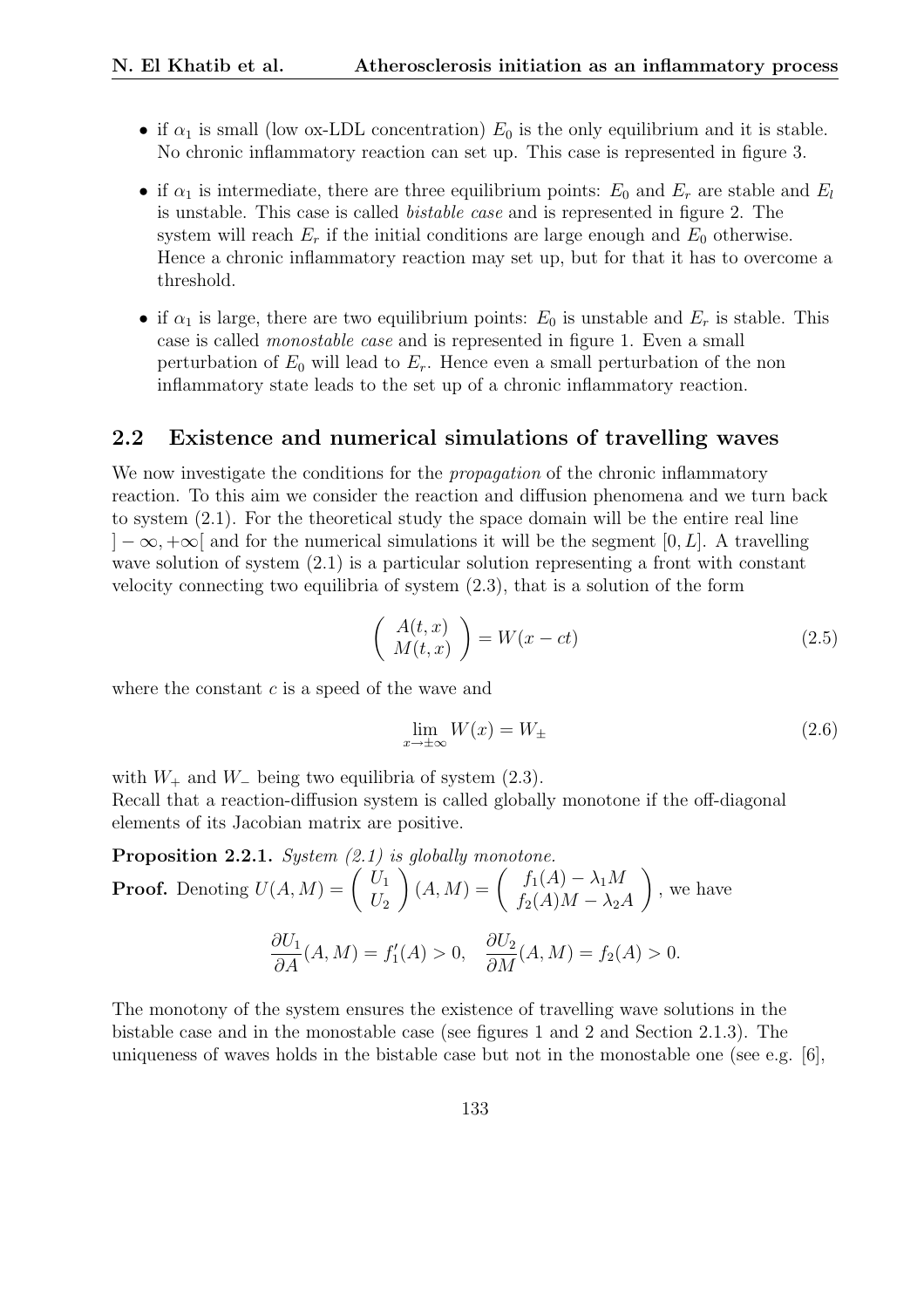Theorem 1.1 and Theorem 1.2, Chapter 3). For system (2.1), this yields the following two results:

Theorem 2.2.2. In the bistable case, there exists a unique travelling wave solution connecting the non inflammatory state  $E_0$  and the inflammatory state  $E_r$ , i.e. a constant c and a vector valued function  $W(x-ct)$ , solution of system (2.1) on the real line  $]-\infty, +\infty[$  and satisfying equation (2.6) with  $W_-=E_r$  and  $W_+=E_0$ .

**Theorem 2.2.3.** In the monostable case, there exists a constant  $c^*$  such that  $\forall c \in [c^*, +\infty],$  there exists a travelling wave solution of velocity c connecting the non inflammatory state  $E_0$  and the inflammatory state  $E_r$ , i.e. a vector valued function  $W(x-ct)$ , solution of system (2.1) on the real line  $]-\infty, +\infty[$  and satisfying equation (2.6) with  $W_-=E_r$  and  $W_+=E_0$ .

#### 2.2.1 Numerical simulations

We illustrate the previous results by numerical simulations. System  $(2.1)$  on the 1D interval  $[0, L]$  with the homogeneous Neumann boundary conditions is solved using finite differences. The diffusion term is discretized implicitly and the reaction term explicitly. We first simulate the bistable case. The values of the parameters are  $L = 1$ ,  $\alpha_1 = 2$ ,  $\beta_1 = 8$ ,  $\tau_1 = 1, \lambda_1 = 1, d_1 = 1, \alpha_2 = 7, \tau_2 = 13/2, \lambda_2 = 26 \text{ and } d_2 = 1.$  The system exhibits a threshold effect: a small perturbation of  $E_0$  does not lead to the propagation of a chronic inflammation (figure 4) whereas a large perturbation of  $E_0$  does (figure 5).



Figure 4: Threshold effect in the bistable case. A small perturbation of the non inflammatory state does not lead to the propagation of a chronic inflammatory reaction.

We then consider the monostable case. The values of the parameters are  $L = 1$ ,  $\alpha_1 = 2$ ,  $\beta_1 = 8, \tau_1 = 1, \lambda_1 = 1, d_1 = 1, \alpha_2 = 1, \tau_2 = 42/43, \lambda_2 = 1$  and  $d_2 = 1$ . There is no threshold effect any more. Even small perturbation of  $E_0$  leads to the propagation of a chronic inflammation.

Since the monotonicity of the system ensures the existence of travelling waves, the conclusions about the onset of a chronic inflammatory reaction is valid also for its propagation: for large ox-LDL concentration, even a small perturbation of the non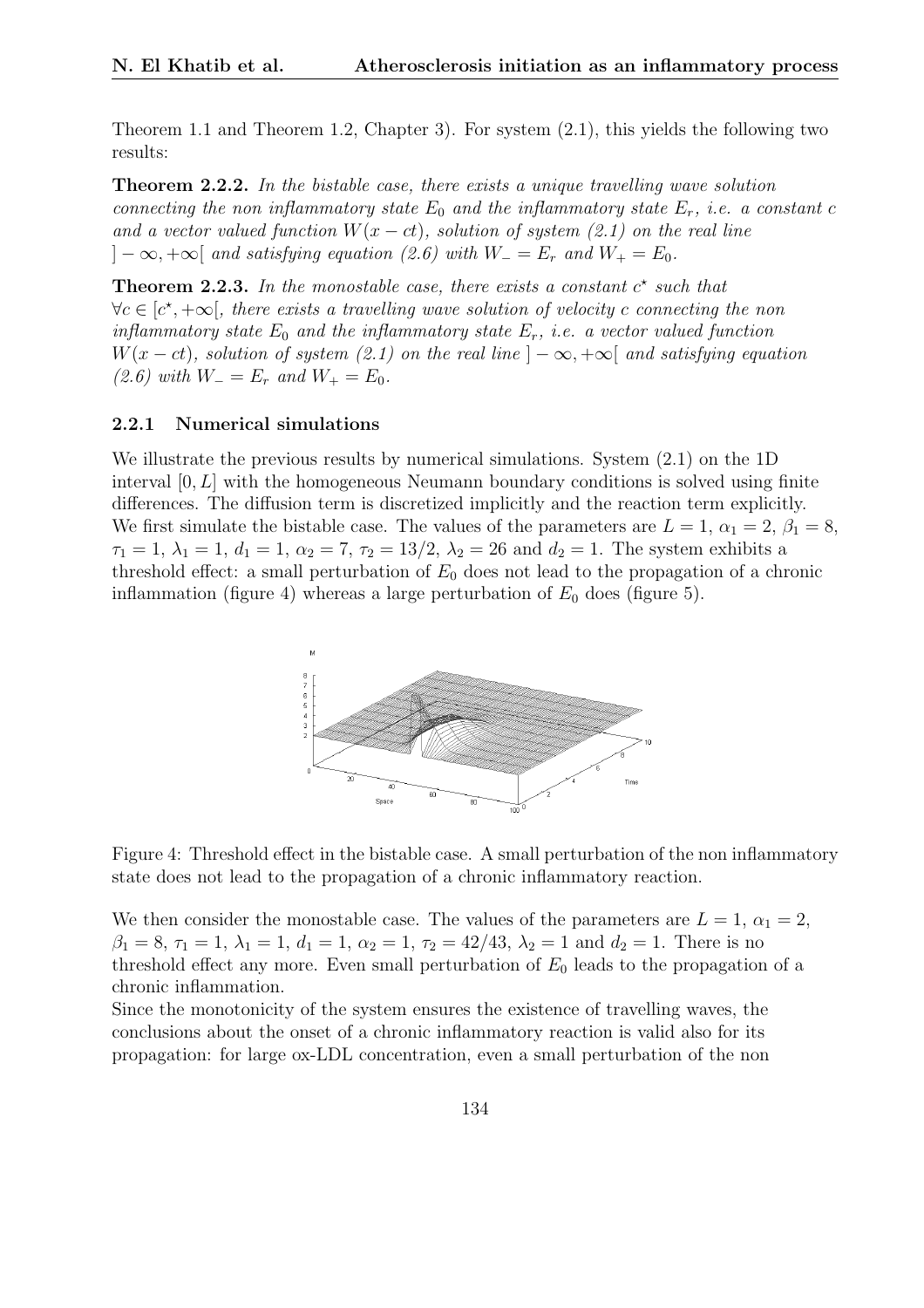

Figure 5: Wave propagation in the bistable case. A large perturbation of the non inflammatory state leads to the propagation of a chronic inflammatory reaction.



Figure 6: Monostable case. Even a small perturbation of the non inflammatory state leads to the propagation of a chronic inflammatory reaction.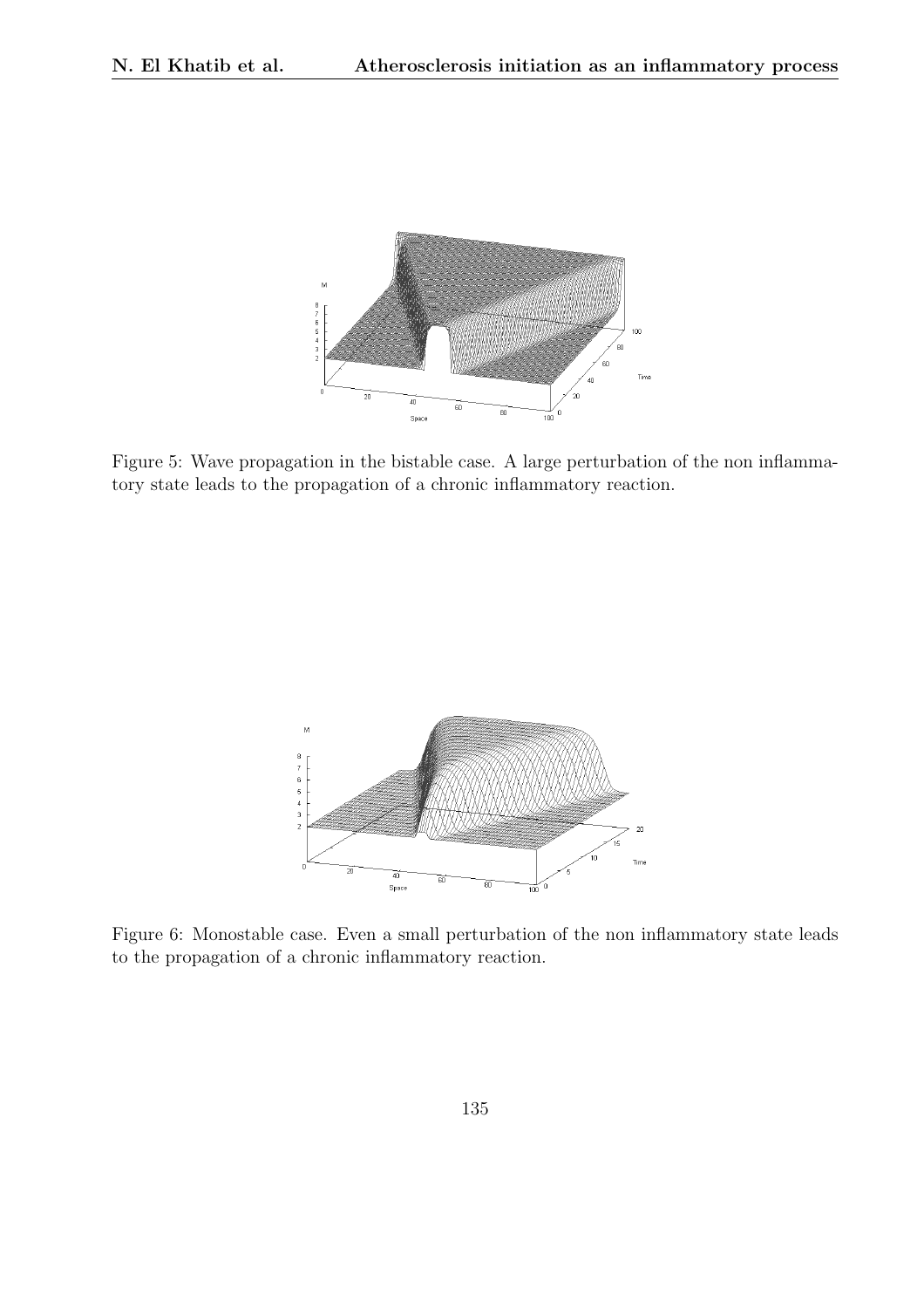inflammatory state leads to the development and propagation of the chronic inflammation, whereas for intermediate ox-LDL concentrations it occurs only for large perturbations.

## 3 Two-dimensional model

### 3.1 Formulation of the model

The inflammatory reaction takes place in the arterial intima but it involves the recruitment of monocytes from the blood flow. Hence in a more detailed description, the function  $f_1(A)$ describing this recruitment should appear as a boundary condition for a model of the intima, and not as a source term.

This is the reason why we developed a two-dimensional model of the intima. The domain is the rectangle  $\Omega_{\varepsilon} = [0, L] \times [0, \varepsilon]$ . The boundary between the intima and the blood flow is assumed to be the upper horizontal side (figure 7). The length of the vertical sides is  $\varepsilon$ . We expect to recover the qualitative results of the 1D-model as  $\varepsilon$  tends to 0 (thin domain limit). Indeed the intima is a thin part of the arterial wall accounting for less than 10% of the total wall thickness. The intima thickness is then much smaller than the typical dimensions of the atherosclerotic lesion. The incoming flux of monocytes decreases proportionally to the width of the domain. Otherwise their concentration in the intima will grow to infinity. This implies the presence of the small parameter in the boundary condition.

We consider the system of equations

$$
\begin{cases}\n\frac{\partial M_{\varepsilon}}{\partial t} = d_1 \Delta M_{\varepsilon} - \lambda_1 M_{\varepsilon}, \n\frac{\partial A_{\varepsilon}}{\partial t} = d_2 \Delta A_{\varepsilon} + f_2(A_{\varepsilon}) M_{\varepsilon} - \lambda_2 A_{\varepsilon},\n\end{cases} (3.7)
$$

in  $\Omega_{\varepsilon}$ . For the immune cells concentration  $M_{\varepsilon}$  we consider no flux (homogeneous Neumann) boundary conditions on the vertical and lower horizontal sides, and a non-zero flux depending on  $A_{\varepsilon}$  on the upper horizontal side:  $\frac{\partial M_{\varepsilon}}{\partial x}(0, y) = \frac{\partial M_{\varepsilon}}{\partial x}(L, y) = 0 \text{ for } y \in [0, \varepsilon], \frac{\partial M_{\varepsilon}}{\partial y}(x, 0) = 0 \text{ for } x \in [0, L], \text{ and}$  $\frac{\partial M_{\varepsilon}}{\partial y}(x,\varepsilon) = \frac{f_1(A)}{d_1}$  $\epsilon$  for  $x \in [0, L].$  (3.8)

For the cytokines concentration  $A_{\varepsilon}$ , we impose homogeneous Neumann boundary conditions everywhere.

The proof of the convergence towards the 1D-model in the thin domain limit will be studied in the subsequent work. Formal asymptotic expansion (see appendix B) shows that the prescribed flux for  $M<sub>\epsilon</sub>$  has to be scaled according to equation (3.8).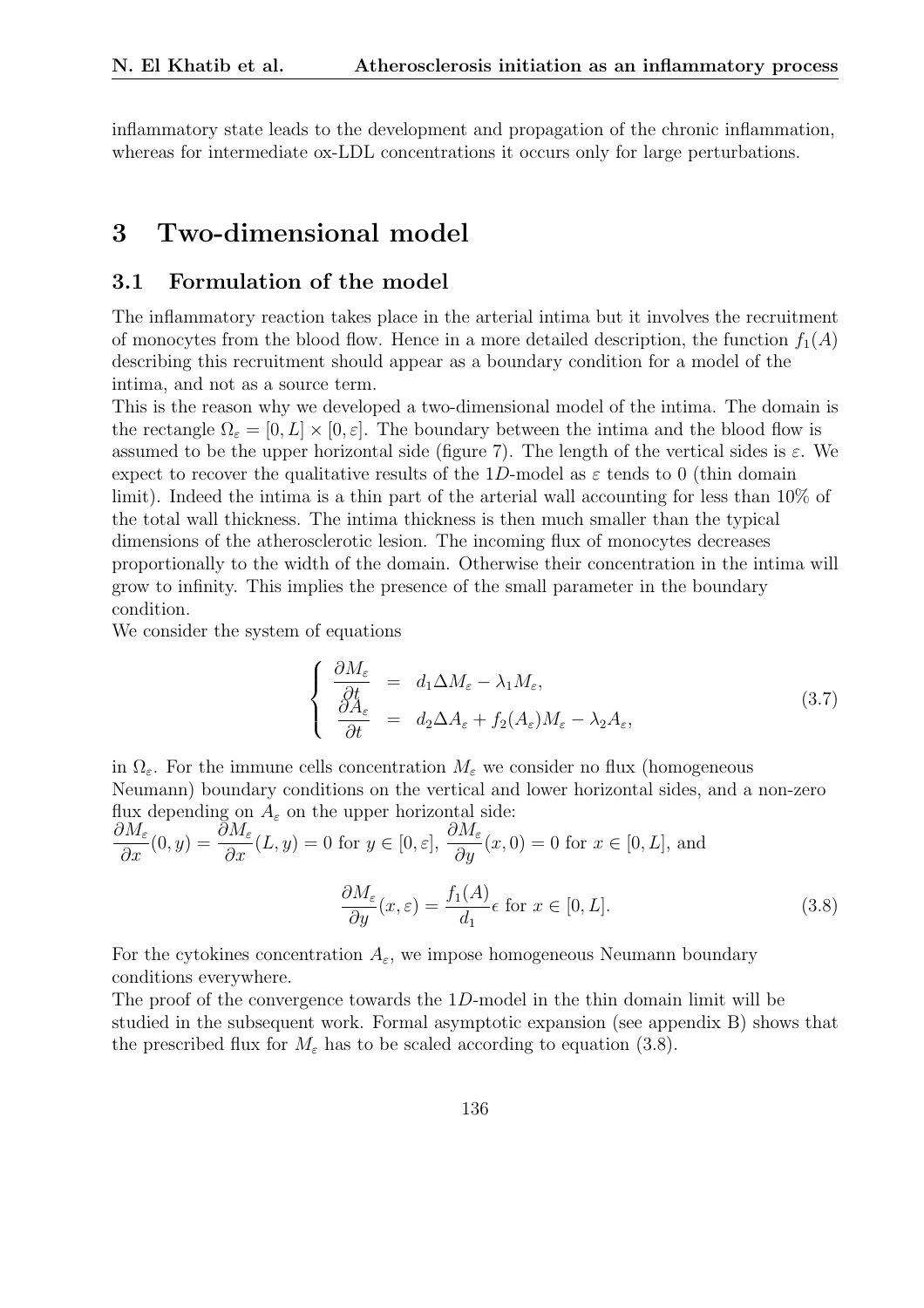

Figure 7: Geometry and boundary conditions of the two-dimensional model.

#### 3.2 Numerical simulations

The simulations in the two-dimensional case are performed by using COMSOL Multi-physics (COMSOL  $\odot$ ). With the same values of the coefficients as for the mono-dimensional model we obtain the same qualitative behavior, provided the domain is thin enough.

We first take the parameters from the bistable case of the 1D-model:  $L = 1$ ,  $\alpha_1 = 2$ ,  $\beta_1 = 8, \tau_1 = 1, \lambda_1 = 1, d_1 = 10^{-3}, \alpha_2 = 7, \tau_2 = 13/2, \lambda_2 = 26 \text{ and } d_2 = 10^{-3}.$  For  $\varepsilon$  small enough ( $\varepsilon = 10^{-3}$  here) the solution  $M_{\varepsilon}(x, y)$  weakly depends on y and exhibits the same thresholds effect as for the 1D-model. Indeed a small perturbation of the non inflammatory state does not lead to the propagation of the inflammation (not shown), whereas a large enough perturbation does (see figure 3.2).



Figure 8: Parameters from the bistable case of the 1D-model. The solution weakly depends on  $\gamma$  (the  $\gamma$ -direction is stretched on the figure). A large enough perturbation of the non inflammatory state leads to the propagation of a chronic inflammation. Top: initial condition. Bottom: wave propagation.

We then take the parameters from the monostable case of the 1D-model:  $L = 1$ ,  $\alpha_1 = 2$ ,  $\beta_1 = 8, \tau_1 = 1, \lambda_1 = 1, d_1 = 10^{-3}, \alpha_2 = 1, \tau_2 = 42/43, \lambda_2 = 1, d_2 = 10^{-3}, \text{ and } \varepsilon = 10^{-3}.$  As for the bistable case  $M_{\varepsilon}(x, y)$  weakly depends on the y variable, and we recover the behavior of the 1D-model: even a small perturbation of the non inflammatory state leads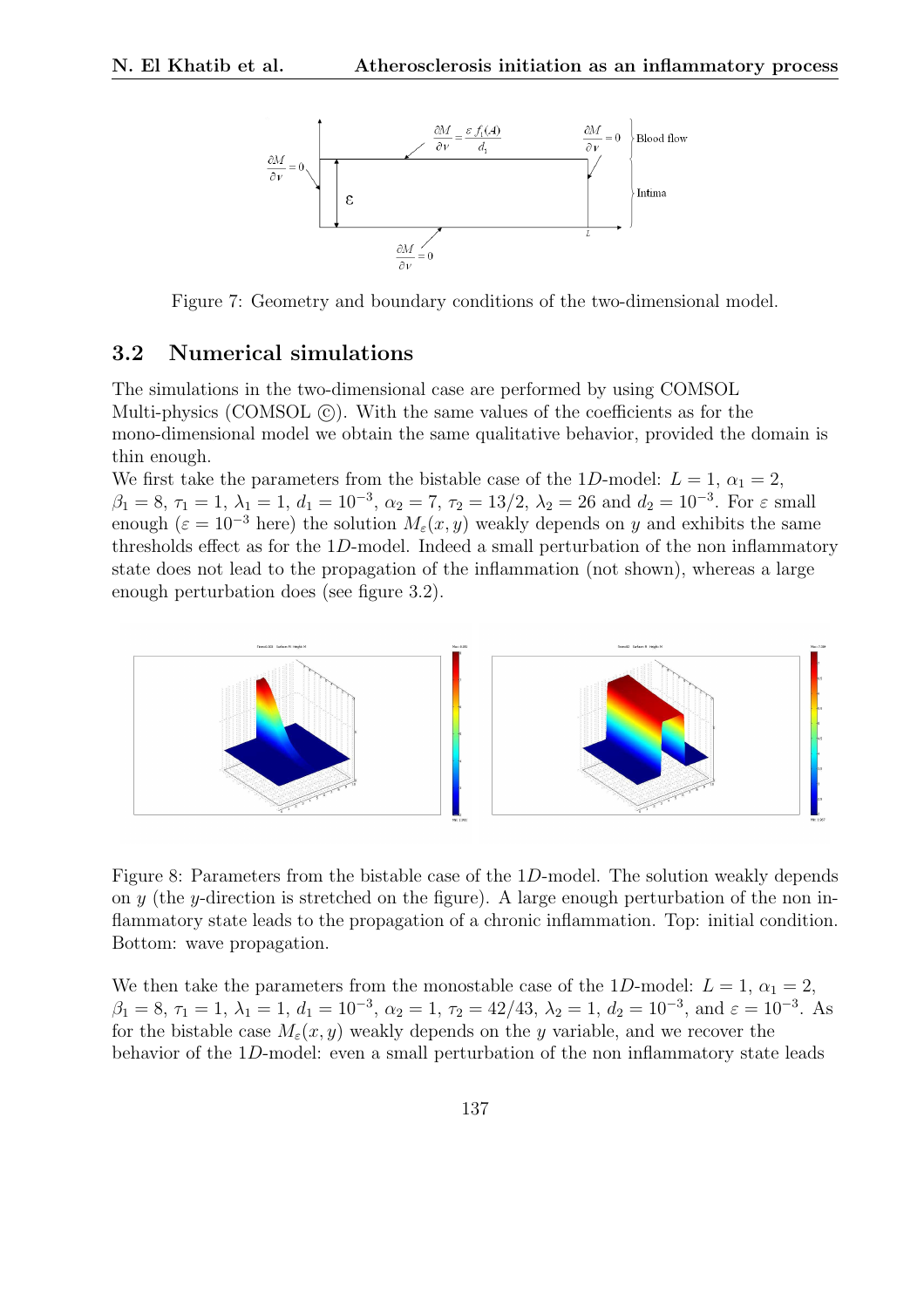to the propagation of a chronic inflammatory reaction (figure 3.2).



Figure 9: Parameters from the monostable case of the 1D-model. The solution weakly depends on y (the y-direction is stretched on the figure). Even a small perturbation of the non inflammatory state leads to the propagation of a chronic inflammation. Top: initial condition. Bottom: wave propagation.

### 4 Appendix A

In order to determine the solutions of equation (2.4) it is convenient to rename the cœfficients of  $F_2$ :  $F_2(A) = \alpha + \beta A$  where  $\alpha =$  $\lambda_2^+$  $\alpha_2$ and  $\beta = \frac{\lambda_2}{\lambda_1}$  $\alpha_2 \tau_2$ . Then equation (2.4) rewrites as  $\overline{a}$  $\mathbf{r}$ 

$$
\frac{\beta}{\tau_1}A^2 + \left(\frac{\alpha}{\tau_1} + \beta - \frac{\beta_1}{\lambda_1}\right)A + \alpha - \frac{\alpha_1}{\lambda_1} = 0.
$$
\n(4.9)

This is a second order polynomial with respect to A whose discriminant is

$$
\Delta_A = \beta^2 + 2\left(2\frac{\alpha_1}{\lambda_1\tau_1} - \frac{\beta_1}{\lambda_1} - \frac{\alpha}{\tau_1}\right)\beta + \left(\frac{\alpha}{\tau_1} - \frac{\beta_1}{\lambda_1}\right)^2.
$$

It is also convenient to introduce  $p =$  $\overline{a}$  $\alpha - \frac{\alpha_1}{\cdot}$  $\lambda_1$  $\mathbf{r}$  $\tau_1$ β and  $s =$  $\overline{a}$  $\beta_1$  $\lambda_1$ − α  $\tau_1$  $-\beta$  $\mathbf{r}$  $\tau_1$ β , respectively the product and the sum of the roots of equation (4.9).

We discuss the number of solutions to equation (4.9) with respect to the two parameters  $\alpha$ and  $\beta$ .

We distinguish three cases:

• If  $\alpha < \frac{\alpha_1}{\alpha_1}$  $\lambda_1$ then  $p < 0$  and there is only one positive solution of equation  $(2.4)$ , denoted by  $A_r$ .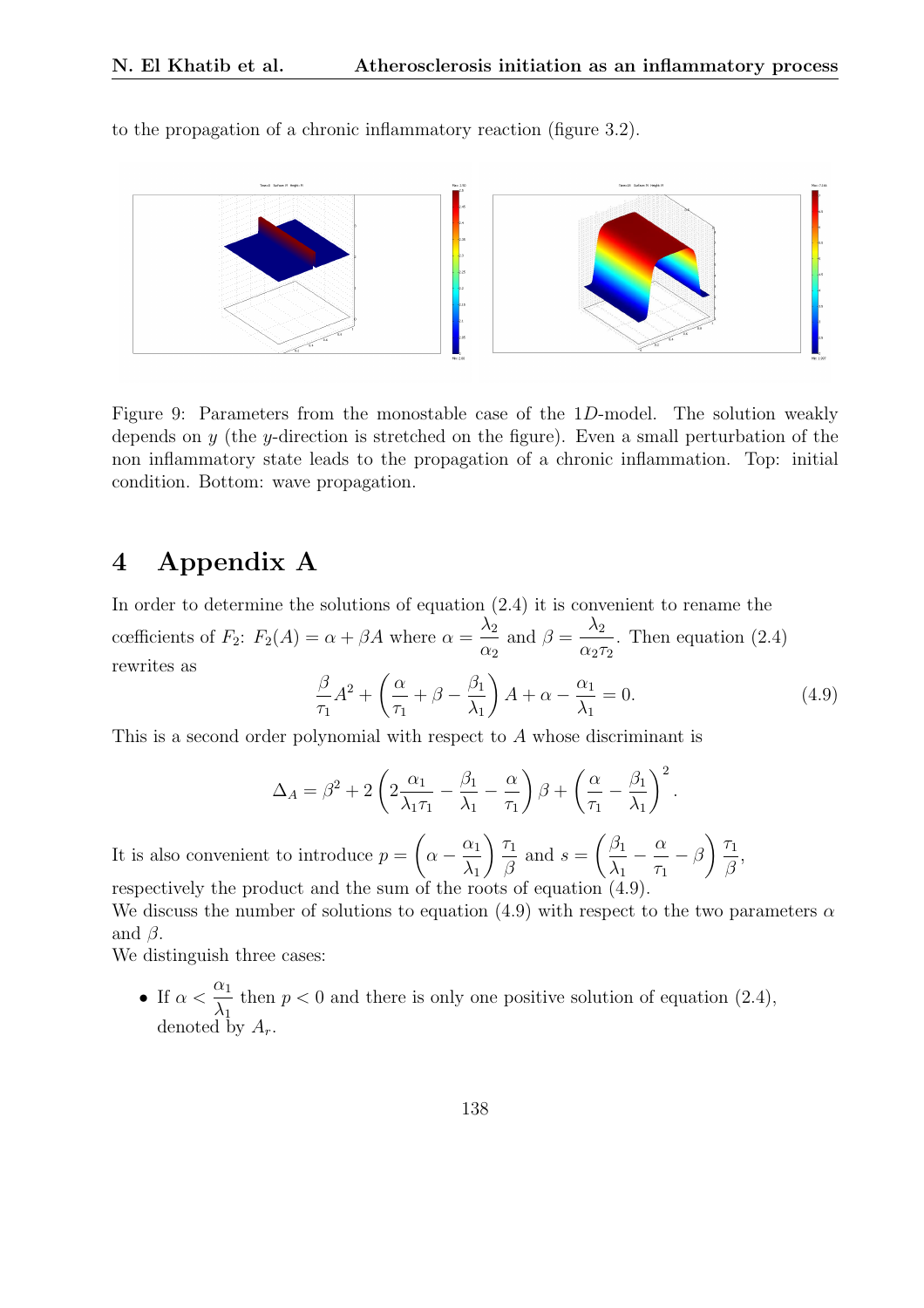• Assume

$$
\frac{\alpha_1}{\lambda_1} < \alpha < \frac{\beta_1 \tau_1}{\lambda_1}.\tag{4.10}
$$

.

Then  $p > 0$ . We study the sign of  $\Delta_A$  by considering it as a second order polynomial with respect to the slope  $\beta$ . Its reduced discriminant is

$$
\Delta'_{\beta} = 4 \left( \frac{\alpha_1}{\lambda_1 \tau_1} - \frac{\beta_1}{\lambda_1} \right) \left( \frac{\alpha_1}{\lambda_1 \tau_1} - \frac{\alpha}{\tau_1} \right)
$$

and it is positive under assumption 4.10 thanks to equation (2.2). The roots the equation  $\Delta_A = 0$  are

$$
\beta_{-} = \left(\sqrt{\frac{\beta_1}{\lambda_1} - \frac{\alpha_1}{\tau_1 \lambda_1}} - \sqrt{\frac{\alpha}{\tau_1} - \frac{\alpha_1}{\tau_1 \lambda_1}}\right)^2
$$

and

$$
\beta_{+} = \left(\sqrt{\frac{\beta_1}{\lambda_1} - \frac{\alpha_1}{\tau_1 \lambda_1}} + \sqrt{\frac{\alpha}{\tau_1} - \frac{\alpha_1}{\tau_1 \lambda_1}}\right)^2
$$

Note that under assumption 4.10,

$$
\beta_- < \frac{\beta_1}{\lambda_1} - \frac{\alpha}{\tau_1} < \beta_+.\tag{4.11}
$$

.

Hence,

• If  $0 < \beta < \beta$ , then there exist two solutions of equation (4.9). According to equation  $(4.11)$ , s is positive, and these two solutions are positive too. We denote them by  $A_l$  and  $A_r$ , where  $A_l < A_r$ .

• If  $\beta$  –  $\leq \beta$ , then there is no positive solution to equation (4.9) (for  $\beta$  –  $\leq \beta \leq \beta$ +,  $\Delta_A$  < 0 and equation (4.9) has no real solution, whereas for  $\beta_+$  <  $\beta$ ,  $\Delta_A$  > 0 but  $s < 0$  and equation (4.9) has two negative solutions).

• If  $\frac{\beta_1 \tau_1}{\lambda}$  $\lambda_1$  $\langle \alpha, \rangle$  then s is negative and there is no positive solution to equation (4.9).

## 5 Appendix B

We formally justify the scaled boundary condition for  $M_{\varepsilon}$  in equation (3.8). To this aim, we consider the change of variable  $z = y/\varepsilon$ , and set  $\overline{M}(t, x, z) = M_{\varepsilon}(t, x, y)$ . The equation for  $M$  is then

$$
\frac{\partial \bar{M}}{\partial t} = d_1 \frac{\partial^2 \bar{M}}{\partial x^2} + \frac{d_1}{\varepsilon^2} \frac{\partial^2 \bar{M}}{\partial z^2} M - \lambda_1 \bar{M},\tag{5.12}
$$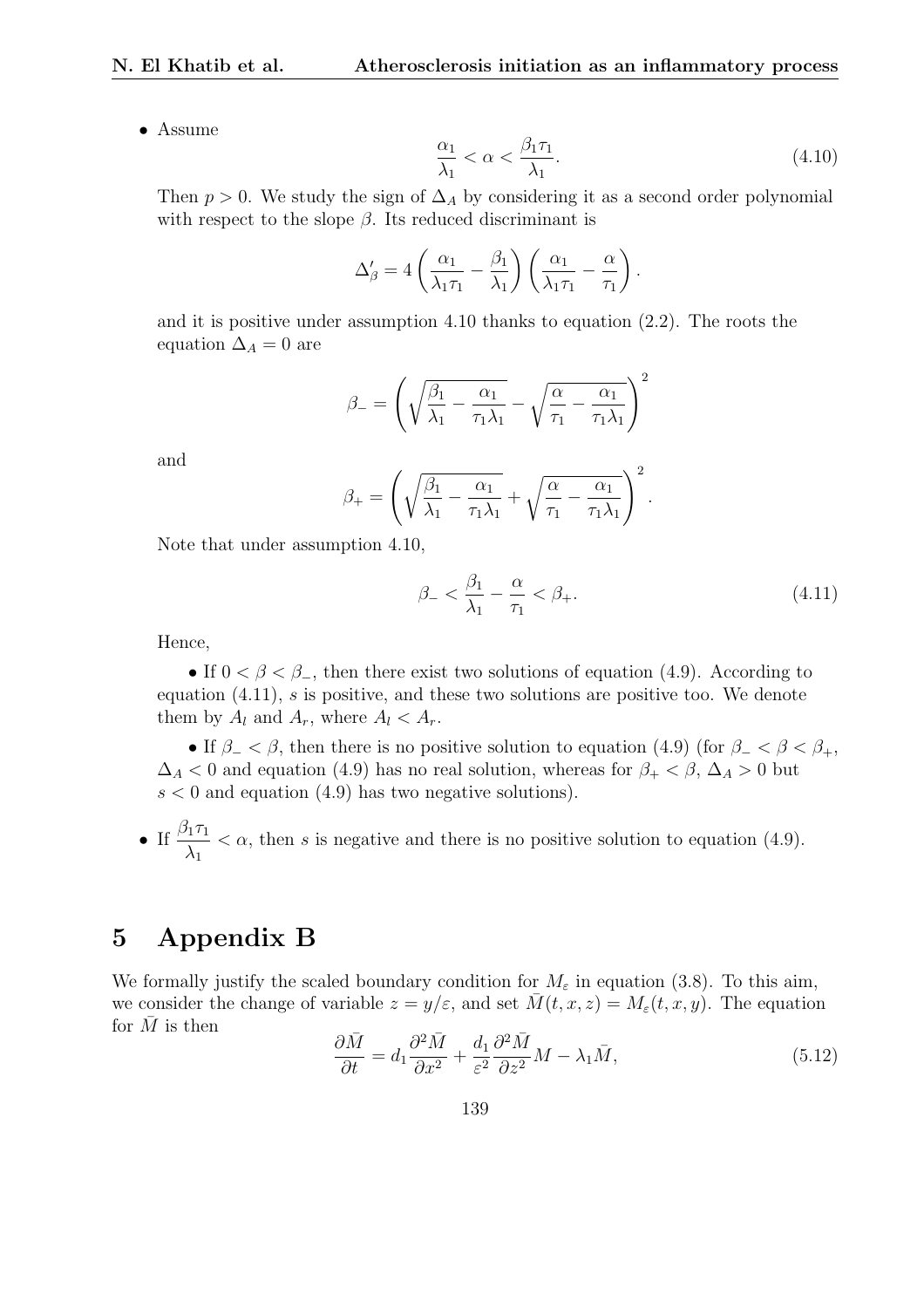on the stretched domain  $\Omega = [0, L] \times [0, 1]$ , with homogeneous Neumann boundary conditions on the vertical and lower horizontal sides and with

$$
\frac{\partial \bar{M}}{\partial z}(x,1) = \frac{f_1(A)}{d_1} \epsilon^2 \text{ for } x \in [0,L],\tag{5.13}
$$

on the upper horizontal side.

We consider the formal expansion of  $\overline{M}$ 

$$
\overline{M}(t,x,z) = M_0(t,x,z) + \varepsilon M_1(t,x,z) + \varepsilon^2 M_2(t,x,z) + \dots \tag{5.14}
$$

and insert it in equation (5.12) and boundary condition (5.13). Collecting the cœfficients of  $\varepsilon^{-2}$  in equation (5.12) yields:

$$
\frac{\partial^2 M_0}{\partial z^2} = 0
$$

on  $\Omega$  with the boundary conditions  $\frac{\partial M_0}{\partial z}(x,0) = \frac{\partial M_0}{\partial z}(x,1) = 0$ . This shows that  $M_0$  is independent of z.

Collecting the cœfficients of  $\varepsilon^0$  in equation (5.12) yields:

$$
\frac{\partial M_0}{\partial t} = d_1 \frac{\partial^2 M_0}{\partial x^2} + d_1 \frac{\partial^2 M_2}{\partial z^2} - \lambda_1 M_0
$$

Since  $M_0$  does not depend on z, integrating the latter equation with respect to z between 0 and 1 gives:

$$
\frac{\partial M_0}{\partial t} = d_1 \frac{\partial^2 M_0}{\partial x^2} + d_1 \frac{\partial M_2}{\partial z}(x, 1) - \frac{\partial M_2}{\partial z}(x, 0) - \lambda_1 M_0.
$$

Now collecting the cœfficients of  $\varepsilon^2$  in equation (5.13) gives  $\frac{\partial M_2}{\partial z}(x,1) = \frac{f_1(A)}{d_1}$ and since  $\frac{\partial M_2}{\partial z}(x,0) = 0$  (homogeneous Neumann conditions on the lower horizontal side), this leads to the 1D equation:

$$
\frac{\partial M_0}{\partial t} = d_1 \frac{\partial^2 M_0}{\partial x^2} + f_1(A) - \lambda_1 M_0.
$$

Hence the solution of the 2D-model tends formally to the solution of the 1D-model when  $\varepsilon$ tends to 0.

## Acknowledgements

The authors are grateful to John McGregor for discussions on the inflammatory aspect of atherosclerosis, and to Ionel Ciuperca for discussions about thin domains.